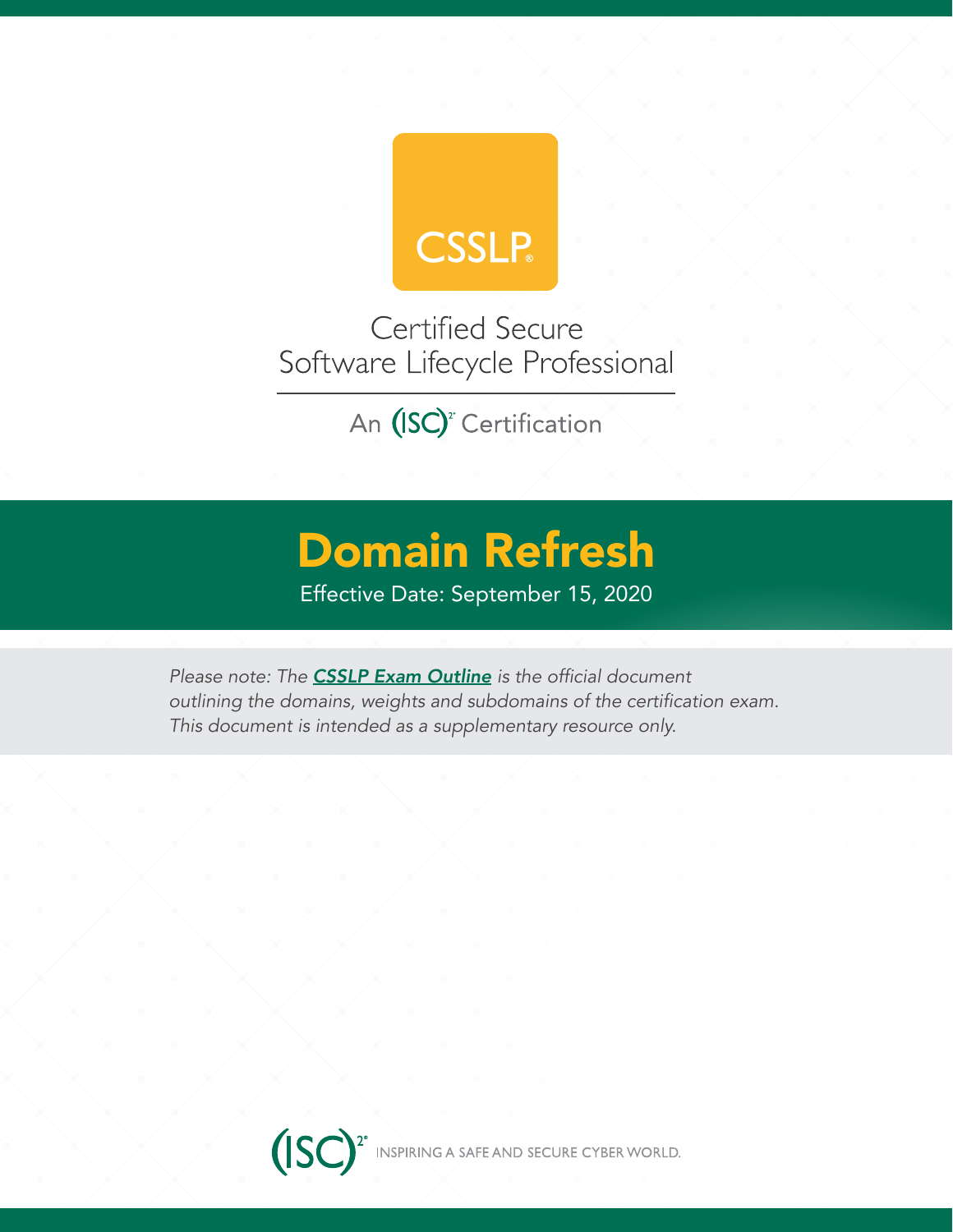## CSSLP Domain Refresh

On September 15, 2020, the domains for the (ISC)<sup>2</sup> Certified Secure Software Lifecycle Professional (CSSLP®) credential exam were refreshed and the current [CSSLP Exam Outline](https://www.isc2.org/-/media/ISC2/Certifications/Exam-Outlines/CSSLP-Exam-Outline-Sept2020.ashx?la=en&hash=60B0E856465CF3F4607168AE91B7102F11DC3B03) is available on our website.

The content of the CSSLP has been refreshed to reflect the most pertinent issues that secure software professionals currently face, along with the best practices for mitigating those issues. Some topics have been updated while others have been realigned. The result is an exam that most accurately reflects both the deep knowledge of the security practices in each phase of the software development lifecycle (SDLC), as well as the hands-on experience with these practices, that secure software professionals should have.

As a result of the content refresh, the domain and subdomain names have been updated to describe the topics accurately. The weights for the domains have also changed. Please see the comparison table on the next page.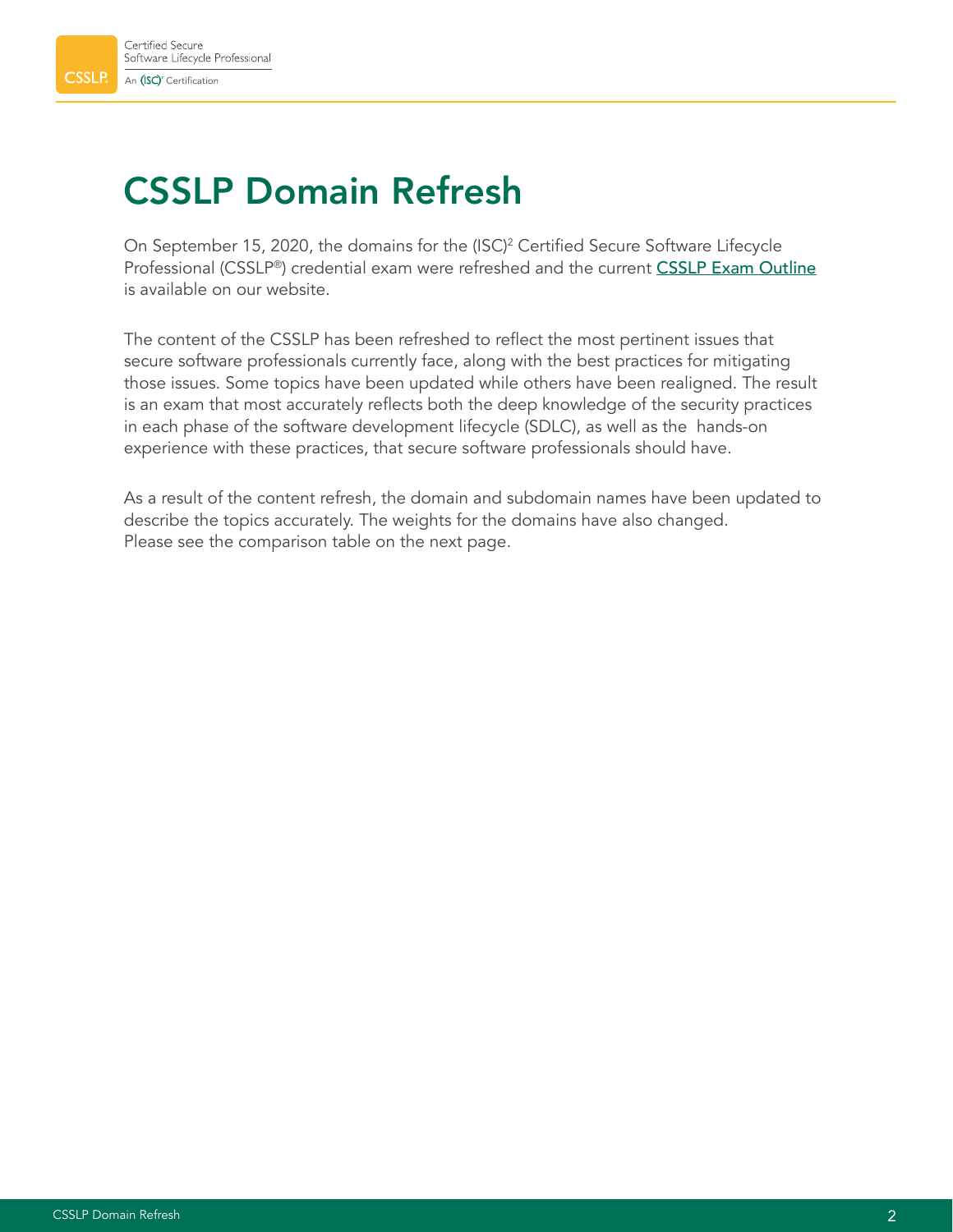## Domain Comparison

| Prior to September 15, 2020                                                                                                                                                                                                                                                                                   | <b>Effective September 15, 2020</b>                                                                                                                                                                                                                                                                                                                                                                                                   |
|---------------------------------------------------------------------------------------------------------------------------------------------------------------------------------------------------------------------------------------------------------------------------------------------------------------|---------------------------------------------------------------------------------------------------------------------------------------------------------------------------------------------------------------------------------------------------------------------------------------------------------------------------------------------------------------------------------------------------------------------------------------|
| Domain 1:<br><b>Secure Software Concepts</b>                                                                                                                                                                                                                                                                  | Domain 1:<br><b>Secure Software Concepts</b>                                                                                                                                                                                                                                                                                                                                                                                          |
| • Core Concepts<br>• Security Design Principles                                                                                                                                                                                                                                                               | • Core Concepts<br>• Security Design Principles                                                                                                                                                                                                                                                                                                                                                                                       |
| Exam Weight: 13%                                                                                                                                                                                                                                                                                              | <b>Exam Weight: 10%</b>                                                                                                                                                                                                                                                                                                                                                                                                               |
|                                                                                                                                                                                                                                                                                                               |                                                                                                                                                                                                                                                                                                                                                                                                                                       |
| Prior to September 15, 2020                                                                                                                                                                                                                                                                                   | <b>Effective September 15, 2020</b>                                                                                                                                                                                                                                                                                                                                                                                                   |
| Domain 2:                                                                                                                                                                                                                                                                                                     | Domain 2:                                                                                                                                                                                                                                                                                                                                                                                                                             |
| Secure Software Requirements                                                                                                                                                                                                                                                                                  | Secure Software Requirements                                                                                                                                                                                                                                                                                                                                                                                                          |
| <b>Identify Security Requirements</b><br>Interpret Data Classification<br>$\bullet$<br>Requirements<br>Identify Privacy Requirements<br>• Develop Misuse and Abuse Cases<br>Include Security in Software<br>$\bullet$<br>Requirements Specifications<br>• Develop Security Requirement<br>Traceability Matrix | • Define Software Security Requirements<br>• Identify and Analyze Compliance<br><b>Requirements</b><br><b>Identify and Analyze Data Classification</b><br><b>Requirements</b><br>• Identify and Analyze Privacy<br><b>Requirements</b><br>• Develop Misuse and Abuse Cases<br>• Develop Security Requirement<br><b>Traceability Matrix (STRM)</b><br><b>• Ensure Security Requirements Flow</b><br><b>Down to Suppliers/Providers</b> |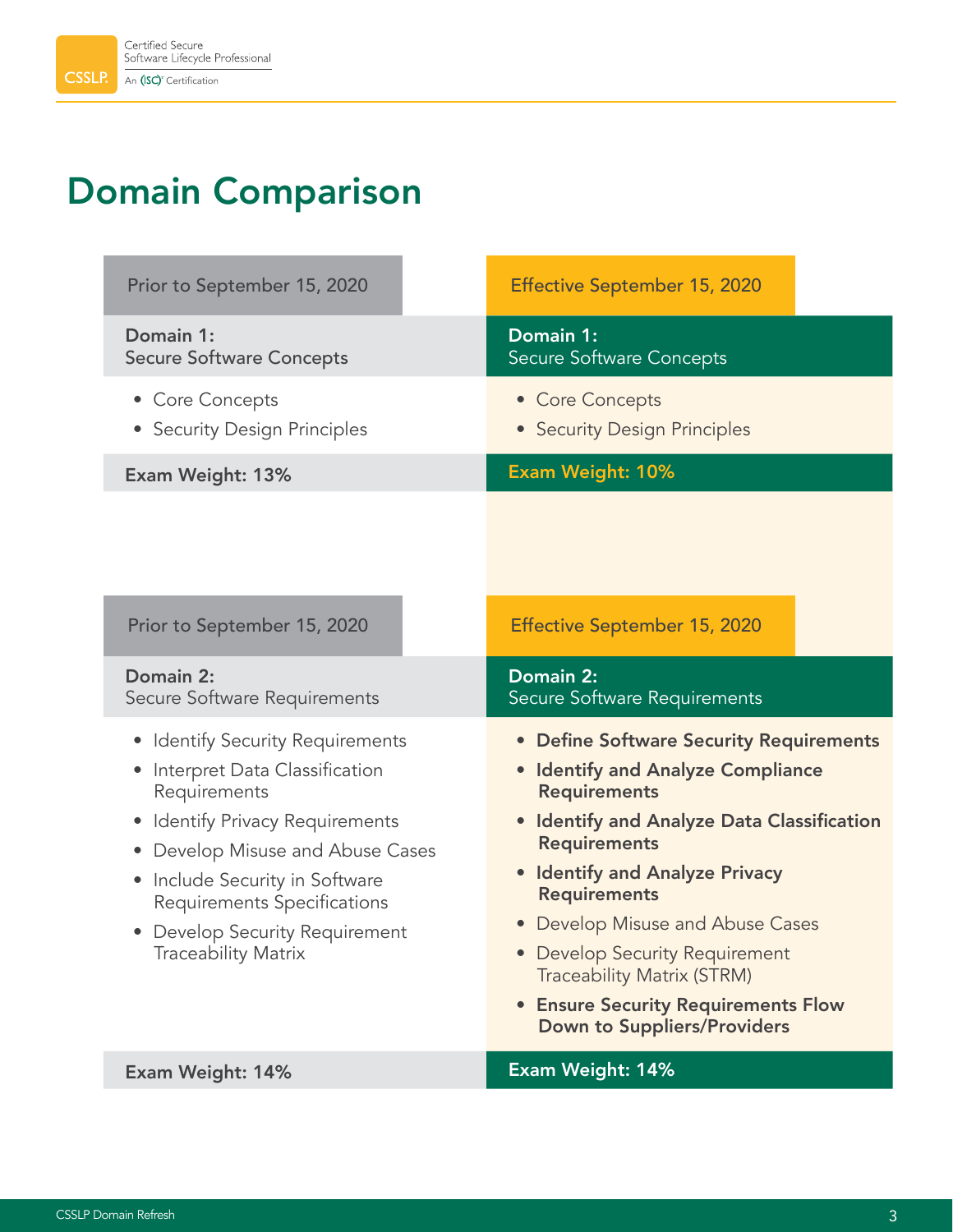#### Domain 3: Secure Software Design

- Perform Threat Modeling
- Define the Security Architecture
- Performing Secure Interface Design
- Performing Architectural Risk Assessment
- Modeling (Non-Functional) Security Properties and Constraints
- Model and Classify Data
- Evaluate and Select Reusable Secure Design
- Perform Design Security Review
- Design Secure Assembly Architecture for Component-Based Systems
- Use Security Enhancing Architecture and Design Tools
- Use Secure Design Principles and Patterns

#### Prior to September 15, 2020 **Effective September 15, 2020**

#### Domain 3: Secure Software Architecture and Design

- Perform Threat Modeling
- Define the Security Architecture
- Perform Secure Interface Design
- Perform Architectural Risk Assessment
- Model (Non-Functional) Security Properties and Constraints
- Model and Classify Data
- Evaluate and Select Reusable Secure Design
- Perform Security Architecture and Design Review
- • Define Secure Operational Architecture
- Use Secure Architecture and Design Principles, Patterns, and Tools

#### Exam Weight: 16% Exam Weight: 14%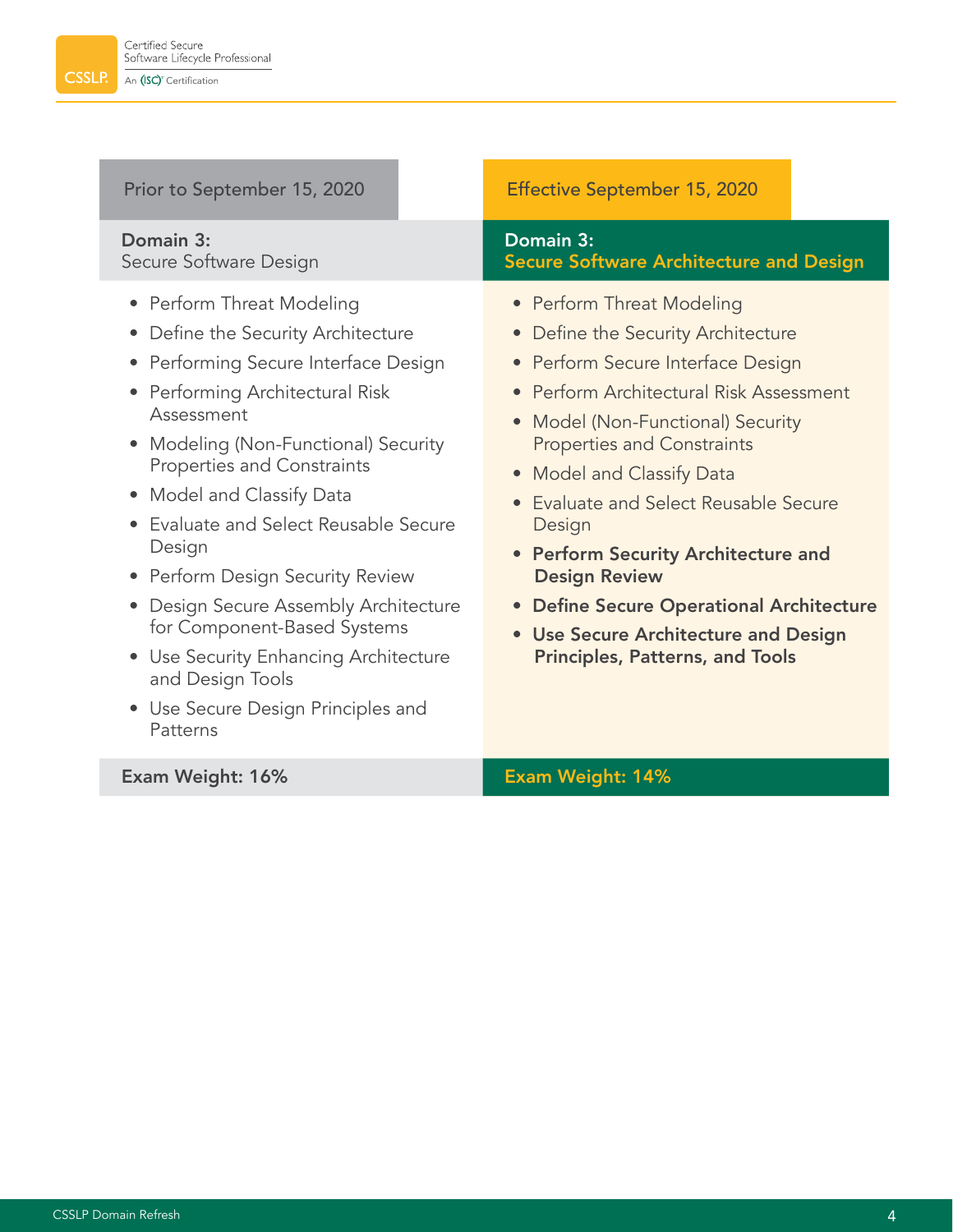| Prior to September 15, 2020                                                                                                                                                                                                                                                                                                                                                        | <b>Effective September 15, 2020</b>                                                                                                                                                                                                                                                           |
|------------------------------------------------------------------------------------------------------------------------------------------------------------------------------------------------------------------------------------------------------------------------------------------------------------------------------------------------------------------------------------|-----------------------------------------------------------------------------------------------------------------------------------------------------------------------------------------------------------------------------------------------------------------------------------------------|
| Domain 4:<br>Secure Software Implementation/<br>Programming                                                                                                                                                                                                                                                                                                                        | Domain 4:<br><b>Secure Software Implementation</b>                                                                                                                                                                                                                                            |
| • Follow Secure Coding Practices<br>• Analyze Code for Security<br>Vulnerabilities<br><b>Implement Security Controls</b><br>$\bullet$<br>• Fix Security Vulnerabilities<br>Look for Malicious Code<br>$\bullet$<br>• Securely Reuse Third Party Code or<br>Libraries<br>• Securely Integrate Components<br>• Apply Security During the Build<br>Process<br>• Debug Security Errors | • Adhere to Relevant Secure Coding<br><b>Practices</b><br>• Analyze Code for Security Risks<br>• Implement Security Controls<br>• Address Security Risks<br>• Securely Reuse Third-Party Code or<br>Libraries<br>• Securely Integrate Components<br>• Apply Security During the Build Process |
| Exam Weight: 16%                                                                                                                                                                                                                                                                                                                                                                   | <b>Exam Weight: 14%</b>                                                                                                                                                                                                                                                                       |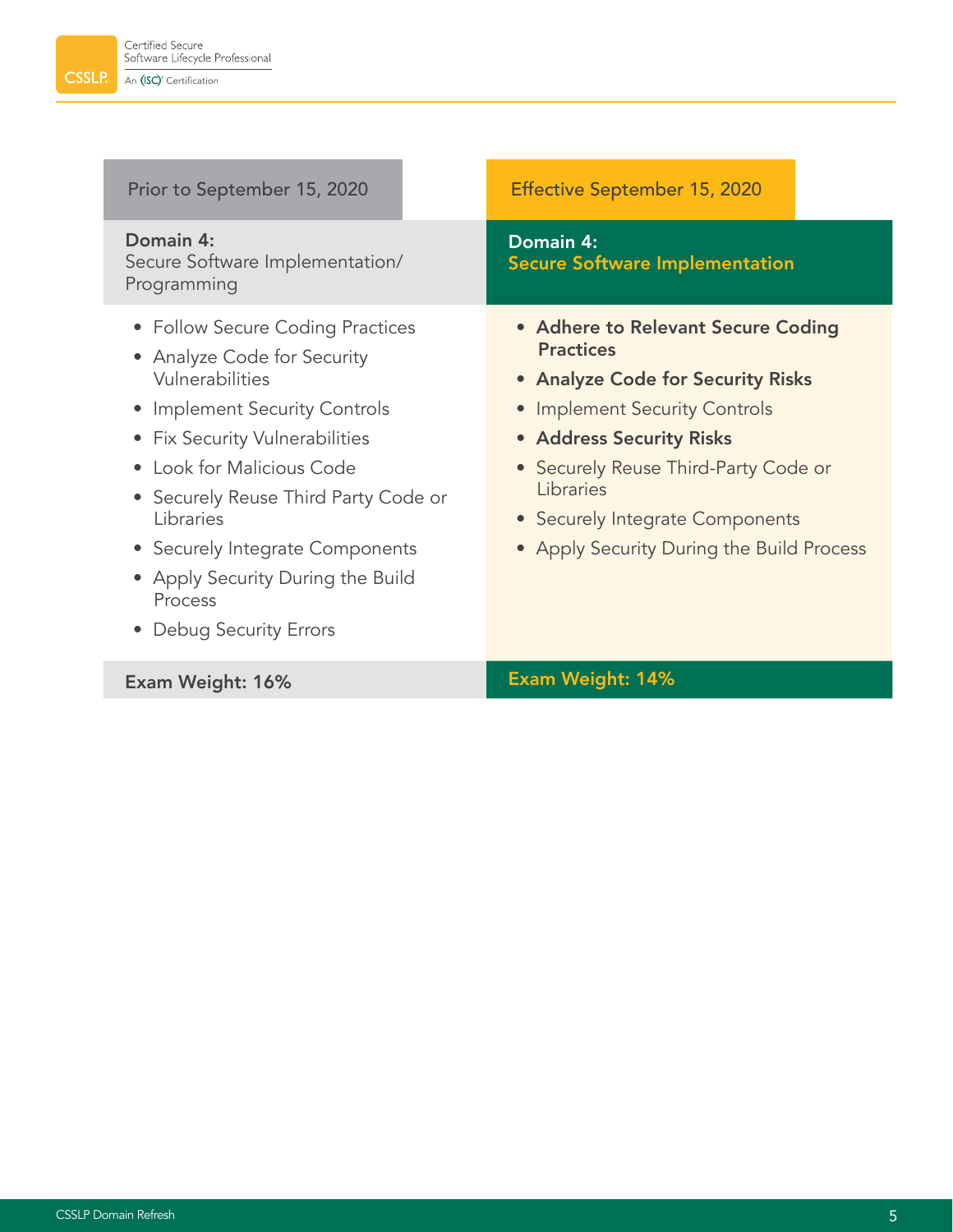| Prior to September 15, 2020                                                                                                                                                                                                                                                                                                                                       | <b>Effective September 15, 2020</b>                                                                                                                                                                                                                                                                                                                    |
|-------------------------------------------------------------------------------------------------------------------------------------------------------------------------------------------------------------------------------------------------------------------------------------------------------------------------------------------------------------------|--------------------------------------------------------------------------------------------------------------------------------------------------------------------------------------------------------------------------------------------------------------------------------------------------------------------------------------------------------|
| Domain 5:<br>Secure Software Testing                                                                                                                                                                                                                                                                                                                              | Domain 5:<br>Secure Software Testing                                                                                                                                                                                                                                                                                                                   |
| • Develop Security Test Cases<br>• Develop Security Testing Strategy<br>and Plan<br>• Identify Undocumented Functionality<br>Interpret Security Implications of<br><b>Test Results</b><br>• Classify and Track Security Errors<br>Secure Test Data<br>$\bullet$<br>Develop or Obtain Security Data<br>$\bullet$<br>Perform Verification and Validation<br>Testing | • Develop Security Test Cases<br>• Develop Security Testing Strategy<br>and Plan<br>• Verify and Validate Documentation<br>• Identify Undocumented Functionality<br>• Analyze Security Implications of<br><b>Test Results</b><br>• Classify and Track Security Errors<br>• Secure Test Data<br>• Perform Verification and Validation<br><b>Testing</b> |
| <b>Exam Weight: 14%</b>                                                                                                                                                                                                                                                                                                                                           | Exam Weight: 14%                                                                                                                                                                                                                                                                                                                                       |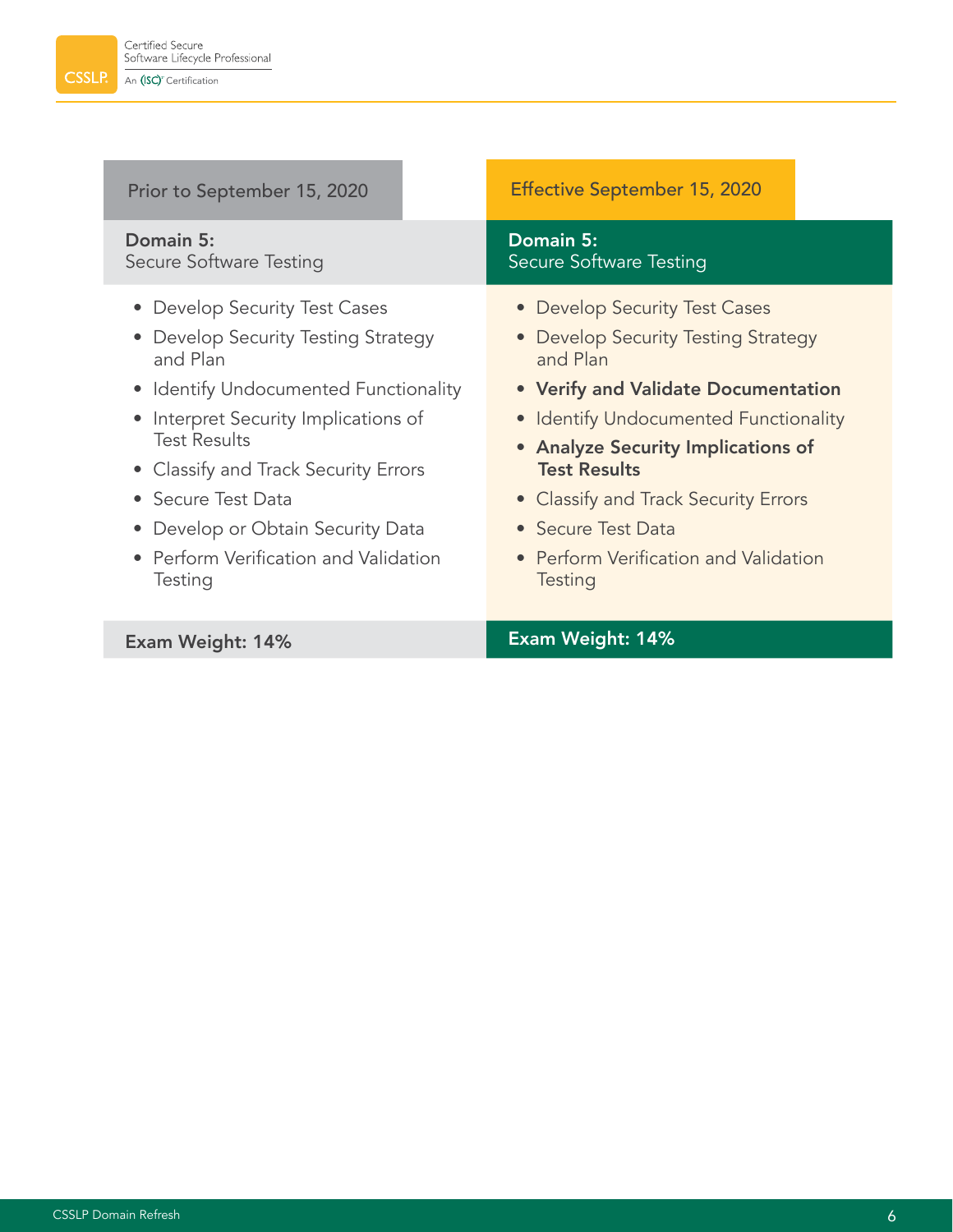٠

| Prior to September 15, 2020                                                                                                                                                                                                                                                                                                                                                                                                                      | <b>Effective September 15, 2020</b>                                                                                                                                                                                                                                                                                                                                                                                                                                                                                                                                             |
|--------------------------------------------------------------------------------------------------------------------------------------------------------------------------------------------------------------------------------------------------------------------------------------------------------------------------------------------------------------------------------------------------------------------------------------------------|---------------------------------------------------------------------------------------------------------------------------------------------------------------------------------------------------------------------------------------------------------------------------------------------------------------------------------------------------------------------------------------------------------------------------------------------------------------------------------------------------------------------------------------------------------------------------------|
| Domain 6:<br>Secure Lifecycle Management                                                                                                                                                                                                                                                                                                                                                                                                         | Domain 6:<br><b>Secure Software Lifecycle Management</b>                                                                                                                                                                                                                                                                                                                                                                                                                                                                                                                        |
| • Secure Configuration and<br><b>Version Control</b><br>• Establish Security Milestones<br>Choose a Secure Software<br>Methodology<br>• Identify Security Standards<br>and Frameworks<br><b>Create Security Documentation</b><br>$\bullet$<br><b>Develop Security Metrics</b><br>$\bullet$<br>Decommission Software<br>$\bullet$<br><b>Report Security Status</b><br>$\bullet$<br>Support Governance, Risk, and<br>$\bullet$<br>Compliance (GRC) | • Secure Configuration and<br><b>Version Control</b><br>• Define Strategy and Roadmap<br><b>Manage Security Within a Software</b><br>$\bullet$<br><b>Development Methodology</b><br>• Identify Security Standards<br>and Frameworks<br>• Define and Develop Security<br><b>Documentation</b><br><b>Develop Security Metrics</b><br>$\bullet$<br>• Decommission Software<br>• Report Security Status<br><b>Incorporate Integrated Risk</b><br><b>Management (IRM)</b><br>• Promote Security Culture in Software<br><b>Development</b><br><b>Implement Continuous Improvement</b> |
| Exam Weight: 10%                                                                                                                                                                                                                                                                                                                                                                                                                                 | Exam Weight: 11%                                                                                                                                                                                                                                                                                                                                                                                                                                                                                                                                                                |

۰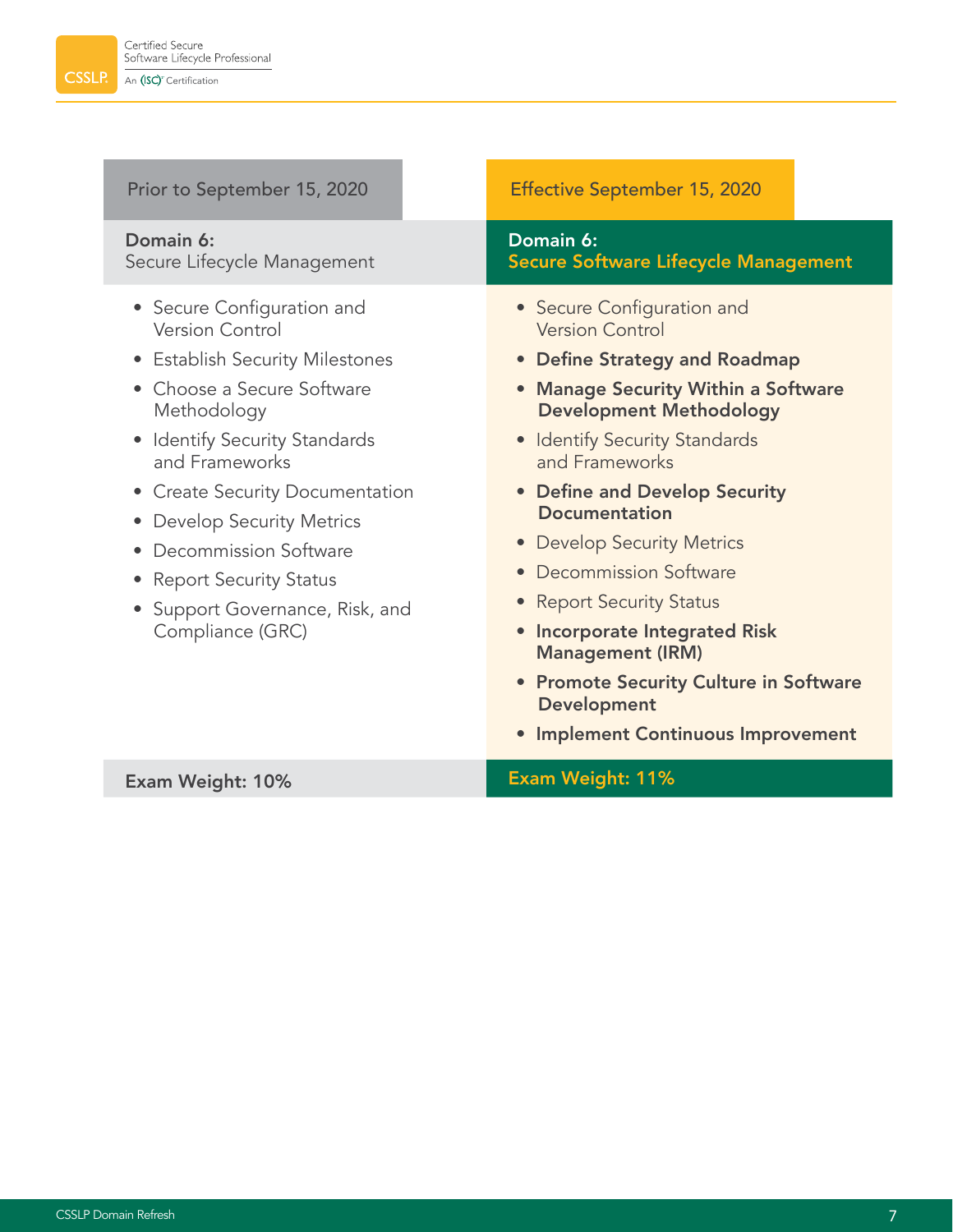| Prior to September 15, 2020                                                                                                                                                                                                                                                                                                                                                                                          |  | <b>Effective September 15, 2020</b>                                                                                                                                                                                                                                                                                                                                                                                                                                                                                                                                                                |  |
|----------------------------------------------------------------------------------------------------------------------------------------------------------------------------------------------------------------------------------------------------------------------------------------------------------------------------------------------------------------------------------------------------------------------|--|----------------------------------------------------------------------------------------------------------------------------------------------------------------------------------------------------------------------------------------------------------------------------------------------------------------------------------------------------------------------------------------------------------------------------------------------------------------------------------------------------------------------------------------------------------------------------------------------------|--|
| Domain 7:<br>Software Deployment, Operations,<br>and Maintenance                                                                                                                                                                                                                                                                                                                                                     |  | Domain 7:<br><b>Secure Software Deployment, Operations,</b><br><b>Maintenance</b>                                                                                                                                                                                                                                                                                                                                                                                                                                                                                                                  |  |
| • Perform Implementation Risk Analysis<br>• Release Software Securely<br>• Securely Store and Manage<br><b>Security Data</b><br>• Ensure Secure Installation<br>• Perform Post-Deployment Security<br>Testing<br>• Obtain Security Approval to Operate<br>• Perform Security Monitoring<br>• Support Incident Response<br>• Support Patch and Vulnerability<br>Management<br><b>Support Continuity of Operations</b> |  | • Perform Operational Risk Analysis<br>• Release Software Securely<br>• Securely Store and Manage<br><b>Security Data</b><br>• Ensure Secure Installation<br>• Perform Post-Deployment Security<br>Testing<br>• Obtain Security Approval to Operate<br>• Perform Information Security<br><b>Continuous Monitoring (ISCM)</b><br>• Support Incident Response<br>• Perform Patch Management<br>• Perform Vulnerability Management<br>• Runtime Protection<br>• Support Continuity of Operations<br>• Integrate Service Level<br><b>Objectives (SLO) and Service Level</b><br><b>Agreements (SLA)</b> |  |
| <b>Exam Weight: 9%</b>                                                                                                                                                                                                                                                                                                                                                                                               |  | <b>Exam Weight: 12%</b>                                                                                                                                                                                                                                                                                                                                                                                                                                                                                                                                                                            |  |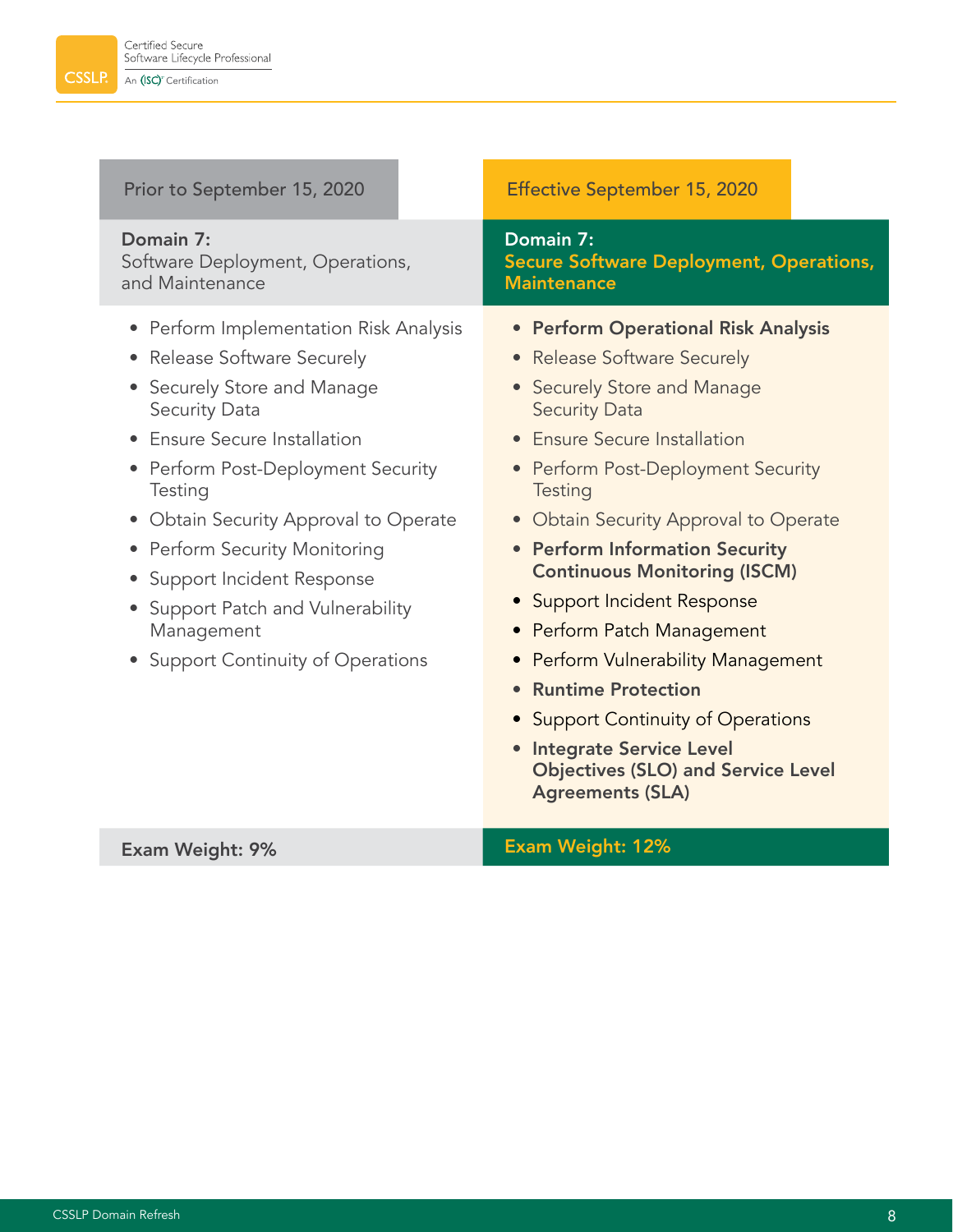| Prior to September 15, 2020                                                       | <b>Effective September 15, 2020</b>                                                                                                                    |  |
|-----------------------------------------------------------------------------------|--------------------------------------------------------------------------------------------------------------------------------------------------------|--|
| Domain 8:<br>Supply Chain and Software Acquisition                                | Domain 8:<br><b>Secure Software Supply Chain</b>                                                                                                       |  |
| • Analyze Security of Third Party<br>Software<br>• Verify Pedigree and Provenance | • Implement Software Supply Chain Risk<br><b>Management</b><br>• Analyze Security of Third-Party Software                                              |  |
| • Provide Security Support to the<br><b>Acquisition Process</b>                   | • Verify Pedigree and Provenance<br><b>• Ensure Supplier Security Requirements</b><br>in the Acquisition Process<br>• Support Contractual Requirements |  |
| <b>Exam Weight: 8%</b>                                                            | <b>Exam Weight: 11%</b>                                                                                                                                |  |